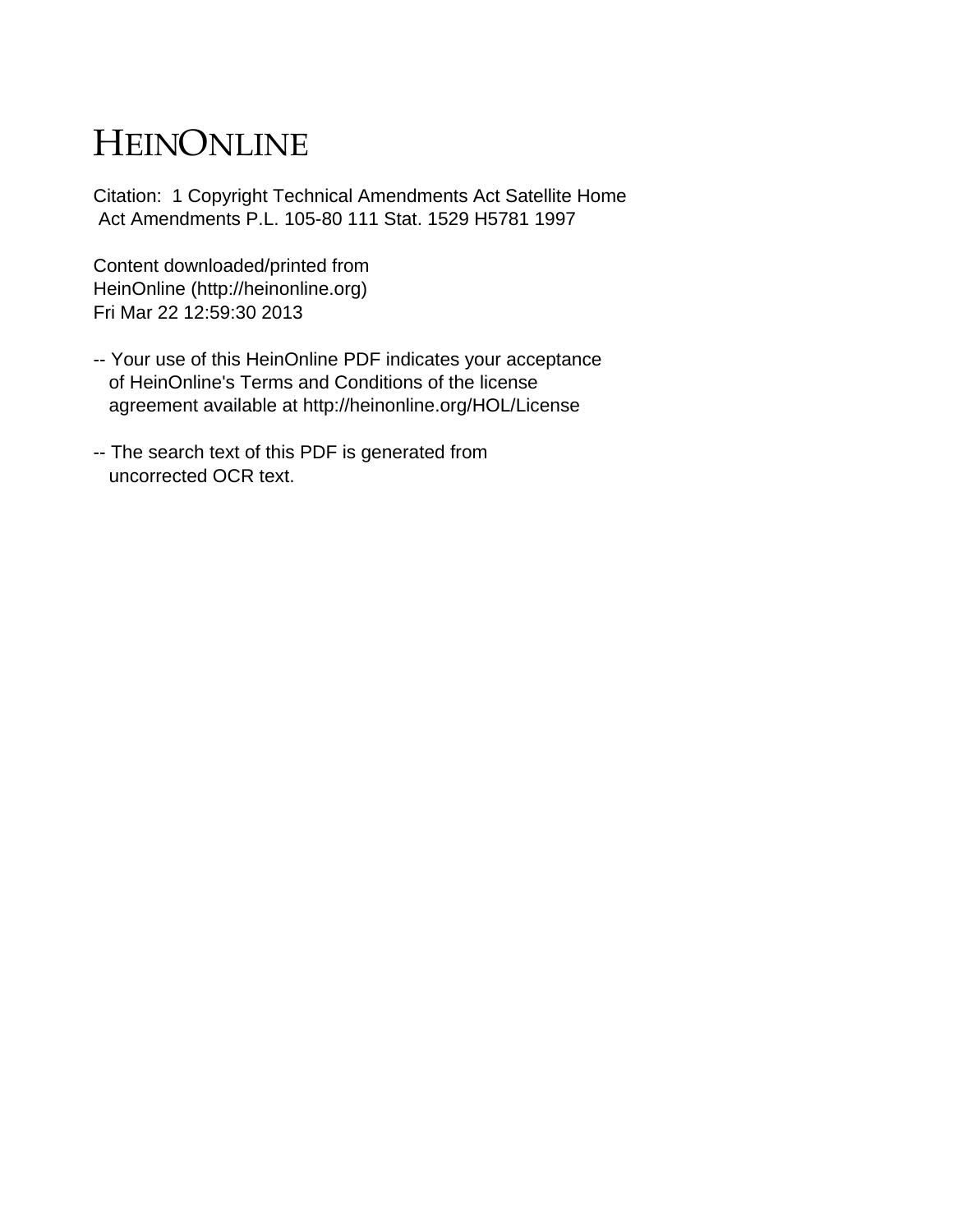## **SEC. 4. APPLICATION TO COMPUTER PROGRAMS, COMPUTER PROGRAM DOCUMENTA-TION, OR PACKAGING.**

Section **2318** of title **18,** United States Code, is amended-

**(1)** in subsection (a). **by** inserting "a **com**puter program or computer program docu-

mentation or packaging or" after "copy of"<br>(2) in subsection (b)(3), by inserting ""com-<br>puter program,'" after ""motion picture,'" and

**(3)** in subsection (c)(3). **by** inserting "a copy of a computer program or computer program documentation or packaging." after "enclose,".

#### **SEC. 5. TRAFFICKING IN COUNTERFEIT GOODS OR SERVICES.**

Section **2320** of title **18,** United States Code, is amended **by** adding at the end the following new subsection:

(e) Beginning with the first year after the date of enactment of this subsection, the Attorney General shall include in the report of the Attorney General to Congress on the business of the Department of Justice prepared pursuant to section **522** of title **28,** on a district by district basis, for all actions involving trafficking in counterfeit labels for phonorecords, copies of computer programs or computer program documentation or packaging, copies of motion pictures or other audiovisual works (as defined in section 2318 of title **18),** criminal infringement of copyrights (as defined in section **2319** of title 18). or trafficking in goods or services bearing counterfeit marks (as defined in section 2320 of title 18), an accounting of-

"(1) the number of open investigations; "(2) the number of cases referred by the

United States Customs Service;

"(3) the number of cases referred by other agencies or sources: and

"(4) the number and outcome, including settlements, sentences, recoveries, and penalties, of all prosecutions brought under sections **2318,** 2319. and 2320 of title 18.".

**SEC. 6. SEIZURE** OF **COUNTERFEIT GOODS.**

Section 34 **(d) (9)** of the Act of July **5,** 1946 **(60** Stat. 427, chapter 540; **15 U.S.C. 1116(d)(9)).** is amended **by** striking the first sentence and inserting the following: "The court shall order that service of a copy of the order under this subsection shall be made **by** a Federal law enforcement officer (such as a United States marshal or an officer or agent of the United States Customs Service, Secret Service, Federal Bureau of Investigation, or Post Office) or may be made **by** a State or local law enforcement officer, who, upon making service, shall carry **out** the seizure under the order.

**SEC. 7.** RECOVERY FOR VIOLATION **OF RIGHTS.**

Section **35** of the Act of July **5.** 1946 **(60** Stat. 427, chapter 540; **15** U.S.C. **1117).** is amended **by** adding at the end the following new subsection:

-(c) In a case involving the use of a counterfeit mark (as defined in section 34(d) (15 U.S.C. 1116(d)) in connection with the sale, offering for sale, or distribution of goods or services, the plaintiff may elect, at any time before final judgment is rendered by the trial court, to recover, instead of actual damages and profits under subsection (a), an award of statutory damages for any such use in the amount **of-**

(1) not less than **\$500** or more than \$100,000 per counterfeit mark per type of goods or services sold, offered for sale, or distributed, as the court considers just; or

"(2) if the court finds that the use of the counterfeit mark was willful, not more than \$1,000,000 per counterfeit mark per type of goods or services sold, offered for sale. or distributed, as the court considers just.". **SEC. 8. DISPOSITION OF EXCLUDED ARTICLES.**

Section 603(c) of title **17,** United States Code, is amended in the second sentence **by** striking "as the case may be;" and all that follows through the end and inserting "as the case may  $\widetilde{\text{be}}$  .'

#### **SEC. 9. DISPOSITION OF MERCHANDISE BEARING AMERICAN TRADEMARK.**

Section 526(e) of the Tariff Act of 1930 (19 U.S.C. 1526(e)) is amended-

(1) in the second sentence, **by** inserting "destroy the merchandise. Alternatively, if the merchandise is not unsafe or a hazard to health, and the Secretary has the consent of the trademark owner, the Secretary may' after "shall, after forfeiture,

(2) by inserting "or" at the end of paragraph (2);

(3) by striking **",** or" at the end of paragraph (3) and inserting a period; and

(4) by striking paragraph (4).

**SEC. 10.** CIVIL **PENALTIES.**

Section 526 of the Tariff Act of 1930 (19 U.S.C. 1526) is amended by adding at the end the following new subsection:

" $(f)(1)$  Any person who directs, assists financially or otherwise, or aids and abets the importation of merchandise for sale or public distribution that is seized under subsection (e) shall be subject to a civil fine.

(2) For the first such seizure, the fine shall be not more than the value that the merchandise would have had if it were genuine, according to the manufacturer's suggested retail price, determined under regulations promulgated **by** the Secretary.

"(3) For the second seizure and thereafter, the fine shall be not more than twice the value that the merchandise would have had if it were genuine, as determined under regulations promulgated by the Secretary.

"(4) The imposition of a fine under this subsection shall be within the discretion of the United States Customs Service, and shall be in addition to any other civil or criminal penalty or other remedy authorized by law.' **SEC. 11. PUBLIC** DISCLOSURE OF AIRCRAFT MANIFESTS.

Section 431(c) (1) of the Tariff Act of 1930 (19 U.S.C.  $1431(c)(1)$  is amended-

**(1)** in the matter preceding subparagarph (A), by inserting "vessel or aircraft" before manifest"

(2) by amending subparagraph **(D)** to read as follows:

"(D) The name of the vessel, aircraft, or carrier.'

**(3)** by amending subparagraph (E) to read as follows:

'(E) The seaport or airport of loading."; and

(4) by amending subparagraph (F) to read as follows:

"(F) The seaport or airport of discharge.".

**SEC. 12. CUSTOMS ENTRY DOCUMENTATION.** Section 484(d) of the Tariff Act of **1930 (19** U.S.C. 1484(d)) is amended-

**(1)** by striking "Entries" and inserting "(1) Entries"; and

(2) **by** adding at the end the following new paragraph:

"(2) The Secretary, in prescribing regulations governing the content of entry documentation, shall require that entry documentation contain such information as may be necessary to determine whether the imported merchandise bears an infringing trademark in violation of section 42 of the Act of July **5,** 1946 **(60** Stat. 440. chapter 540; **<sup>15</sup>**U.S.C. 1124) or any other applicable law, including a trademark appearing on the goods or packaging.".

**SEC. 13. UNLAWFUL USE** OF **VESSELS, VEHICLES, AND** AIRCRAFT **IN** AID OF COMMER-**CIAL COUNTERFEITING.**

Section 80302(a) of title 49. United States Code, is amended- **(1) by** striking "or" at the end of paragraph

 $(4)$ 

(2) **by** striking the period at the end of paragraph **(5)** and inserting "; or": and

**(3) by** adding at the end the following new paragraph:

 $(6)(A)$  A counterfeit label for a phonorecord, computer program or computer program documentation or packaging or copy of a motion picture or other audiovisual work (as defined in section 2318 of title 18);

"(B) a phonorecord or copy in violation of section 2319 of title 18; or

"(C) any good bearing a counterfeit mark (as defined in section 2320 of title 18).".

**SEC.** 14. **REGULATIONS.**

Not later than 6 months after the date of enactment of this Act, the Secretary of the Treasury shall prescribe such regulations or amendments to existing regulations that may be necessary to implement and enforce this Act.

MOTION OFFERED BY MR. MOORHEAD

Mr. MOORHEAD. Mr. Speaker, I offer a motion.

The Clerk read as follows:

Mr. MOORHEAD moves to strike out all after the enacting clause of **S.** 1136 and to insert in lieu thereof the text of H.R. 2511, as passed by the House.

The motion was agreed to.

The Senate bill was ordered to be read a third time, was read the third time, and passed, and a motion to reconsider was laid on the table.

APPOINTMENT OF CONFEREES

Mr. MOORHEAD. Mr. Speaker, I offer a motion.

The Clerk read as follows:

Pursuant to rule XX and by direction of the Committee on the Judiciary, Mr. MOOR-HEAD moves that the House insist on its amendment to the bill **S.** 1136 and request a conference thereon with the Senate.

The motion was agreed to.

The SPEAKER pro tempore. Without objection, the Chair appoints the following conferees: Messrs. HYDE, MOOR-HEAD, GOODLATTE, CONYERS, and Mrs. SCHROEDER.

There was no objection.

A similar House bill (H.R. 2511) was laid on the table.

### COPYRIGHT CLARIFICATIONS ACT OF 1996

Mr. MOORHEAD. Mr. Speaker, I move to suspend the rules and pass the bill (H.R. 1861) to make technical corrections in the Satellite Home Viewer Act of 1994 and other provisions of title 17, United States Code, as amended.

The Clerk read as follows:

H.R. 1861

*Be it enacted by the Senate* and *House of Representatives of the United States of America in Congress assembled,*

*SECTION* **1.** *SHORT TITLE.*

*This Act may be cited as the "Copyright Clarifications Act of 1996 ".*

*SEC. 2. SATELLITE HOME VIEWER ACT.*

*The Satellite Home Viewer Act of 1994 (Public Law 103-369) is amended as follows:*

**(1)** *Section 2(3) (A) is amended to read as follows:*

*"(A) in clause (i) by striking '12 cents' and inserting '17.5 cents per subscriber in the case of superstations that as retransmitted by the satellite carrier include any program which, if delivered by any cable system in the United States, would be subject to the syndicated exclusivity rules of the Federal Communications Commission, and 14 cents per subscriber in the case of superstations that are syndex-proof as defined*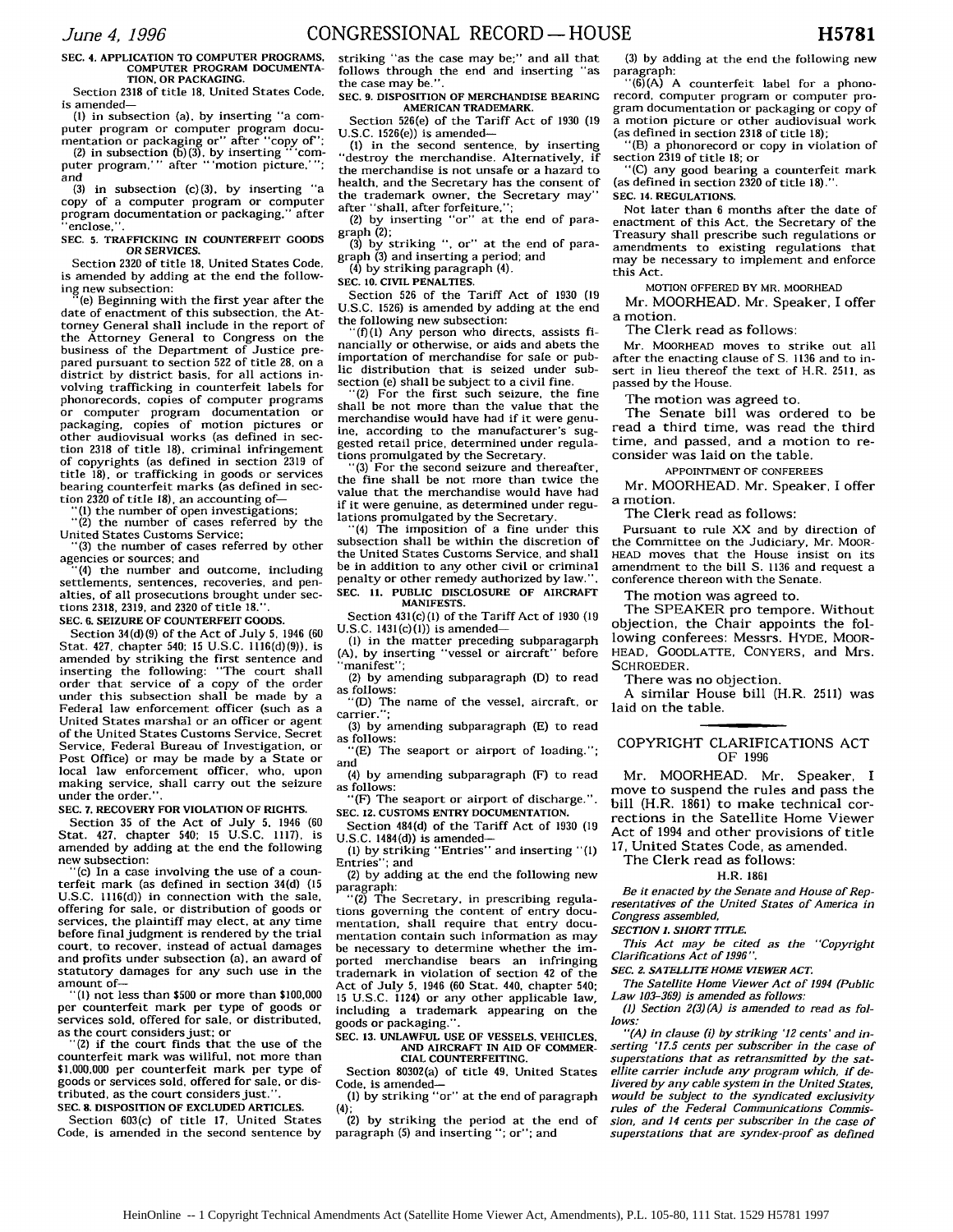**NGRESSIONAL** RECORD **- HOUSE**

*in section 258.2 of title 37, Code of Federal Regulations; and' ".*

*(2) Section 2(4) is amended to read as follows: "(4) Subsection (c) is amended-*

*"(A) in paragraph (I)-*

*"(i) by striking 'until December 31, 1992,'; "'(ii) by striking '(2), (3) or (4)' and inserting '(2) or (3); and*

*"(iii) by striking the second sentence;*

*"(B) in paragraph (2)-*

*"(i) in subparagraph (A) by striking 'July 1, 1991'and inserting 'July 1, 1996'; and "(ii) in subparagraph (D) by striking 'Decem-*

*ber 31, 1994' and inserting 'December 31, 1999, or in accordance with the terms of the agreement,*

*whichever is later'; and "(C) in paragraph (3)-*

*"(i) in subparagraph (A) by striking 'December 31, 1991' and inserting 'January 1, 1997'; "(ii) by amending subparagraph (B) to read*

*as follows: '(B) ESTABLISHMENT OF ROYALTY FEES.-In*

*determining royalty fees under this paragraph, the copyright arbitration royalty panel appointed under chapter 8 shall establish fees for the retransmission of network stations and superstations that most clearly represent the fair market value of secondary transmissions. In determining the fair market value, the panel shall base its decision on economic, competitive, and programming information presented by the parties, including-*

*'(i) the competitive environment in which such programming is distributed, the cost of similar signals in similar private and compulsory license marketplaces, and any special features and conditions of the retransmission marketplace;*

*'(ii) the economic impact of such fees on copyright owners and satellite carriers; and*

*'(iii) the impact on the continued availability of secondary transmissions to the public.'; and*

*"(ii) in subparagraph (C), by inserting 'or July 1, 1997, whichever is later' after 'section 802(g) '.".*

*(3) Section 2(5)(A) is amended to read as follows:*

*"(A) in paragraph (5)(C) by striking 'the date of the enactment of the Satellite Home Viewer Act of 1988' and inserting 'November 16, 1988'; and".*

*SEC. 3. COPYRIGHT IN RESTORED WORKS.*

*Section 104A of title 17, United States Code, is amended as follows:*

*(1) Subsection (d)(3)(A) is amended to read as follows:*

*"(3) EXISTING DERIVATIVE WORKS.-(A) In the case of a derivative work that is based upon a restored work and is crea ted-*

*'(i) before the date of the enactment of the Uruguay Round Agreements Act, if the source country of the restored work is an eligible country on such date, or "(il) before the date of adherence or proclama-*

*tion, if the source country of the restored work is not an eligible country on such date of enactment,a reliance party may continue to exploit that derivative work for the duration of the restored copyright if the reliance party pays to the owner of the restored copyright reasonable compensation for conduct which would be subject to a remedy for infringement but for the provisions of this paragraph."*

*(2) Subsection (e)(l)(B)(ii) is amended by striking the last sentence.*

*(3) Subsection (h)(2) is amended to read as follows:*

*"(2) The 'date of restoration' of a restored copyright is the later of- "(A) January 1, 1996, the date on which the*

*Agreement on Trade-Related Aspects of Intellectual Property referred to in section 101 (d) (15) of the Uruguay Round Agreements Act enters into force with respect to the United States, if the source country of the restored work is a nation adhering to the Berne Convention or a WTO member country on such date, or*

*"(B) the date of adherence or proclamation, in the case of any other source country of the restored work. "*

*(4) Subsection (h)(3) is amended to read as follows:*

*"(3) The term 'eligible country' means a nation, other than the United States, that, after the date of the enactment of the Uruguay Round Agreements Act-*

*"(A) becomes a WTO member,*

*"(B) is or becomes a member of the Berne Convention, or*

*"(C) becomes subject to a proclamation under subsection (g,). ".*

*SEC.* **4. LICENSES** *FOR NONEXEMPT SUBSCRIP-***TION TRANSMISSIONS.**

*Section 114(t) of title 17. United States Code, is amended-*

*(1) in paragraph (1), by inserting* **".** *or ending 30 days after the Librarian issues and publishes in the Federal Register an order adopting or rejecting the report of the copyright arbitration royalty panel, if such panel is convened" after*

*"December 31, 2000"; and (2) in paragraph (2), by striking "and publish in the Federal Register".*

*SEC. 5. ROYALTY PAYABLE UNDER COMPULSORY* **LICENSE.**

*Section 115(c)(3)(D) of title 17, United States Code, is amended by striking "and publish in the Federal Register".*

*SEC. 6. NEGOTIATED LICENSE FOR JUKEBOXES. Section 116 of title 17, United States Code, is amended-*

*(1) by amending subsection (b)(2) to read as follows:*

*"(2) ARBITRATION. -Parties not subject to such a negotiation may determine the result of the negotiation by arbitration in accordance with the provisions of chapter 8.* "; *and*

*(2) by adding at the end the following new subsection:*

*"(d) DEFINITIONS.-As used in this section, the following terms mean the following:*

*"(1) A 'coin-operated phonorecord player' is a machine or device that-*

*"(A) is employed solely for the performance of nondramatic musical works by means of phonorecords upon being activated by the insertion of coins, currency, tokens, or other monetary units or their equivalent;*

*"(B) is located in an establishment making no direct or indirect charge for admission;*

*"(C) is accompanied by a list which is comprised of the titles of all the musical works available for performance on it, and is affixed to the phonorecord player or posted in the establishment in a prominent position where it can be readily examined by the public: and*

*"(D) affords a choice of works available for performance and permits the choice to be made by the patrons of the establishment in which it is located.*

*"(2) An 'operator' is any person who, alone or jointly with others-*

*"(A) owns a coin-operated phonorecord play- er;*

*"(B) has the power to make a coin-operated phonorecord player available for placement in an establishment for purposes of public performance; or*

*over the selection of the musical works made available for public performance on a coin-operated phonorecord player. ".*

*SEC. 7. LIMITATIONS* **ON** *EXCLUSIVE RIGHTS COMPUTER PROGRAMS.*

*Section 117 of title 17, United States Code, is amended as follows:*

*(I) Strike "Notwithstanding" and insert the following:*

*"(a) MAKING OF ADDITIONAL COPY OR ADAP-TATION BY OWNER OF CoPY.-Notwithstanding". (2) Strike "Any exact" and insert the following:"(b) LEASE, SALE, OR OTHER TRANSFER OF AD-*

*DITIONAL COPY OR ADAPTATION.-Any exact". DITIONAL COPY OR ADAPTATION.—Any exact".*<br>(3) *Add at the end the following:* 

*'(c) MACHINE MAINTENANCE OR REPAIR.-Notwithstanding the provisions of section 106, it is* *not an infringement for the owner or lessee of a machine to make or authorize the making of a copy of a computer program if such copy is made solely by virtue of the activation of a machine that lawfully contains an authorized copy of the computer program, for purposes only of maintenance or repair of that machine, provided*

*that- "(1) such new copy is used in no other man-ner and is destroyed immediately after the maintenance or repair is completed, and*

*"(2) with respect to any computer program or part thereof that is not necessary for that machine to be activated, such program or part thereof is not accessed or used other than to make such new copy by virtue of the activation of the machine.*

*"(d) DEFINITIONS.-For purposes of this section-*

*"(1) the term 'maintenance' of a machine means servicing the machine in order to make it work in accordance with its original specifications and any changes to those specifications authorized for that machine; and*

*"(2) the term 'repair' of a machine means restoring it to the state of working in accordance with its original specifications and any changes to those specifications authorized for that machine.".*

*SEC. 8. PUBLIC BROADCASTING COMPULSORY LI-CENSE.*

*Section 118 of title* **17,** *United States Code, is amended as follows:*

*(1) Subsection (b) is amended by striking paragraph* **(1)** *and redesignating paragraphs (2) and (3) as paragraphs* **(1)** *and (2). respectively. (2) Subsection (b) (2) (as redesignated by para-*

*graph (1) of this section) is amended by striking "(2)" each place it appears and inserting* **"(1)".**

*(3) Subsection (e) is amended to read as follows: "(e)(1) Except as expressly provided in this*

*subsection, this section shall not apply to works other than those specified in subsection (b).*

*"(2) Owners of copyright in nondramatic literary works and public broadcasting entities may, during the course of voluntary negotiations, agree among themselves, respectively, as to the terms and rates of royalty payments without liability under the antitrust laws. Any such terms and rates of royalty payments shall be effective upon being filed in the Copyright Office, in accordance with regulations that the Register of Copyrights shall prescribe.* **".**

*SEC. 9. REGISTRATION AND INFRINGEMENT* **AC-TIONS.**

*Section 411(b)(1) of title 17, United States Code, is amended to read as follows:*

**"(1)** *serves notice upon the infringer, not less than 48 hours before such fixation, identifying the work and the specific time and source of its first transmission, and declaring an intention to secure copyright in the work; and",*

*SEC. 10. COPYRIGHT OFFICE FEES*

*(a) FEE INCREASES. -Section 708(b) of title 17, United States Code. is amended to read as follows:*

*"(b) In calendar year 1996 and in any subsequent calendar year. the Register of Copyrights, by regulation, may increase the fees specified in subsection (a) in the following manner:*

**"(1)** *The Register shall conduct a study of the costs incurred by the Copyright Office for the registration of claims, the recordation of documents, and the provision of services. The study shall also consider the timing of any increase in fees and the authority to use such fees consistent with the budget.*

*"(2) The Register shall have discretion to increase fees up to the reasonable costs incurred by the Copyright Office for the services described in paragraph (1) plus a reasonable inflation adjustment to account for any estimated increase in costs.*

*"(3) Any newly established fee based on paragraph (2) shall be rounded off to the nearest dollar, or for a fee less than \$12. rounded off to the nearest 50 cents.*

# *"(C) has the power to exercise primary control*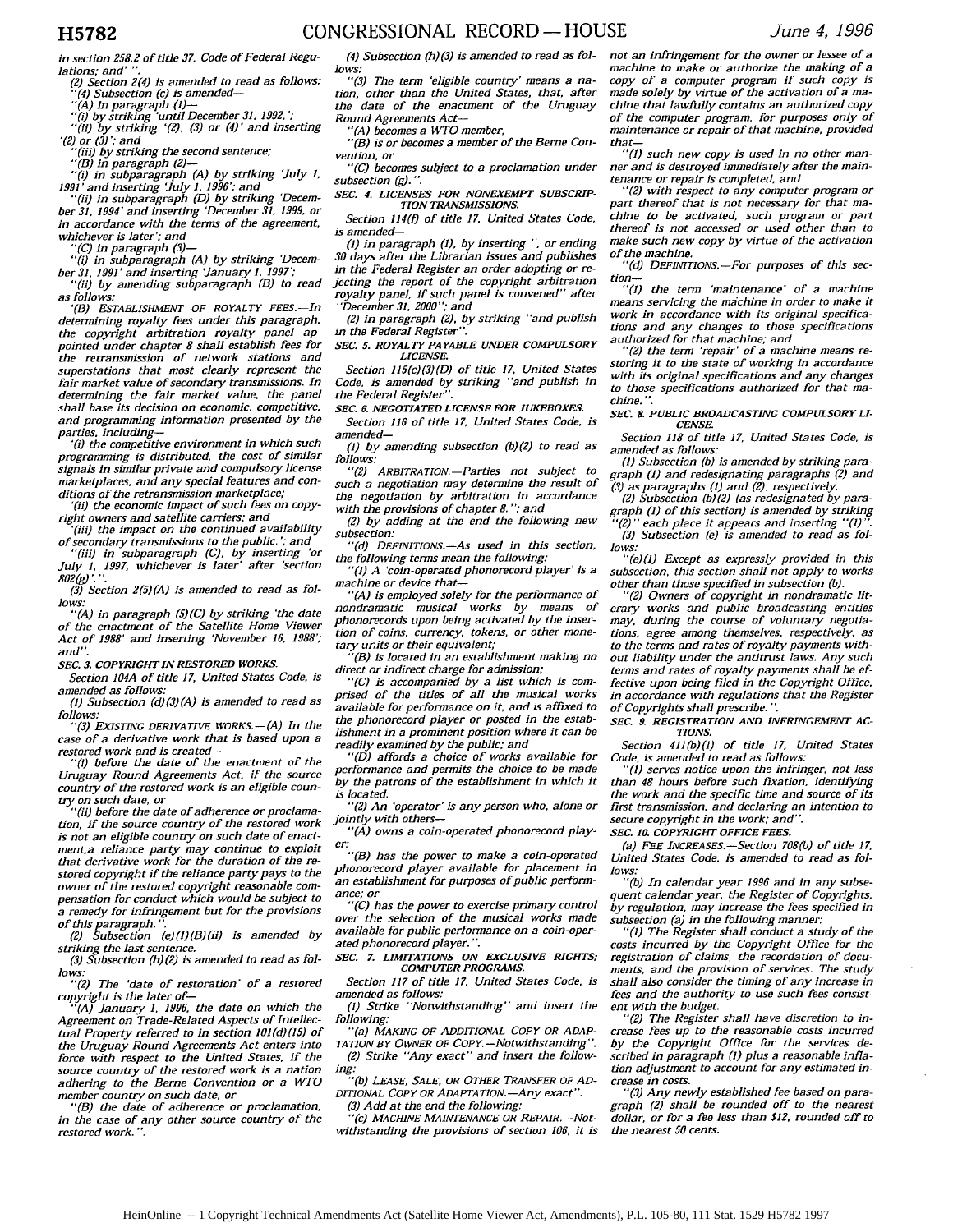*"(4) The fees shall be fair and equitable and give due consideration to the objectives of the*

*copyright system. "(5) If upon completion of the study, the Register determines that the fees should be increased, the Register shall prepare a proposed fee schedule and submit the schedule with the accompanying economic analysis to the Congress. The fees proposed by the Register may be instituted after the end of 120 days after the schedule is submitted to the Congress unless, within that 120-day period, a law is enacted stating in substance that the Congress does not approve the schedule. ".*

*(b) DEPOSIT OF FEES. -Section 708(d) of such title is amended to read as follows:*

*"(d)(l) Except as provided in paragraph (2), all fees received under this section shall be deposited by the Register of Copyrights in the Treasury of the United States and shall be credited to the appropriations for necessary expenses of the Copyright Office. Such fees that are collected shall remain available until expended. The Register may, in accordance with regulations that he or she shall prescribe, refund any sum paid by mistake or in excess of the fee required by this section.*

*"(2) In the case of fees deposited against future services, the Register of Copyrights shall request the Secretary of the Treasury to invest in interest-bearing securities in the United States Treasury any portion of the fees that, as determined by the Register, is not required to meet current deposit account demands. Funds shall be invested in securities that permit funds to be available to the Copyright Office at all times if they are determined to be necessary to meet current deposit account demands. Such investments shall be in public debt securities with maturities suitable to the needs of the fund, as determined by the Register of Copyrights, and bearing interest at rates determined by the Secretary of the Treasury, taking into consideration current market yields on outstanding marketable obligations of the United States of comparable maturities.*

*"(3) The income on such investments shall be deposited in the Treasury of the United States and shall be credited to the appropriations for necessary expenses of the Copyright Office." SEC. 11. COPYRIGHT ARBITRATION ROYALTY PAN-ELS.*

*(a) ESTABLISHMENT AND PURPOSE.-Section <sup>801</sup>of title 17, United States Code, is amended- (I) in subsection (b)(I) by striking "and 116" in the first sentence and inserting "116, and 119";*

*(2) in subsection (c) by inserting after "panel" at the end of the sentence the following:*

*including-*

*"(1) authorizing the distribution of those royalty fees collected under sections 111, 119. and 1005 that the Librarian has found are not sub-*

*ject to controversy: and "'(2) accepting or rejecting royalty claims filed under sections 111, 119, and 1007 on the basis of timeliness or the failure to establish the basis for a claim"; and*

*(3) by amending subsection (d) to read as follows:*

*"(d) SUPPORT AND REIMBURSEMENT OF ARBI-TRATION PANELS.-The Librarian of Congress, upon the recommendation of the Register of Copyrights, shall provide the copyright arbitration royalty panels with the necessary administrative services related to proceedings under this chapter, and shall reimburse the arbitrators at such intervals and in such manner as the Librarian shall provide by regulation. Each such arbitrator is an independent contractor acting on behalf of the United States, and shall be paid pursuant to a signed agreement between the Library of Congress and the arbitrator. Payments to the arbitrators shall be considered costs incurred by the Library of Congress and the Copyright Office for purposes of section 802(h) (1). ".*

*(b) PROCEEDINGS. -Section 802(h)(1) of title 17, United States Code, is amended-*

*(1) by amending the heading to read "DEDUC-TION OF COSTS OF LIBRARY OF CONGRESS AND COPYRIGHT OFFICE FROM ROYALTY FEES.-";*

*(2) in the first sentence by inserting "to sup-port distribution proceedings" after "Copyright Office"; and*

*(3) by amending the third sentence to read as follows: "In ratemaking proceedings, the Librarian of Congress and the Copyright Office may assess their reasonable costs directly to the parties to the most recent relevant arbitration proceeding, 50 percent of the costs to the parties who would receive royalties from the royalty rate adopted in the proceeding and 50 percent of the costs to the parties who would pay the royalty rate so adopted, subject to the discretion of the arbitrators to assess costs under subsection (C).".*

*SEC. 12. DIGITAL AUDIO RECORDING DEVICES AND MEDIA.*

*Section 1007(b) of title 17, United States Code, is amended by striking "Within 30 days after" in the first sentence and inserting "After".*

*SEC. 13. TREATMENT OF PRE-1978 PUBLICATION OF SOUND RECORDINGS.*

*Section 303 of title* **17,** *United States Code, is amended-*

*(I) by striking "Copyright" and inserting "(a) Copyright"; and*

*(2) by adding at the end the following: "(b) The distribution before January* **1,** *1978, of a phonorecord shall not for any purpose constitute a publication of the musical work embodied therein.* **".**

*SEC. 14. CONFORMING AMENDMENT.*

*Paragraph (5) of section 4 of the Digital Performance Right in Sound Recordings Act of <sup>1995</sup> is redesignated as paragraph (4).*

*SEC. 15. EFFECTIVE DATES.*

*(a) IN GENERAL.-Except as provided in subsection (b). the amendments made by this Act shall take effect on the date of the enactment of this Act.*

*(b) SATELLITE HOME VIEWER ACT.-The amendments made by section 1 shall be effective as if enacted as part of the Satellite Home Viewer Act of 1994 (Public Law 103-369).*

The SPEAKER pro tempore. Pursuant to the rule, the gentleman from California [Mr. MOORHEAD] and the gentlewoman from Colorado [Mrs. SCHROEDER] will each be recognized for 20 minutes.

The Chair recognizes the gentleman from California [Mr. MOORHEAD].

**GENERAL LEAVE**

Mr. MOORHEAD. Mr. Speaker, I ask unanimous consent that all Members may have **5** legislative days within which to revise and extend their remarks and include extraneous material on H.R. **1861.**

The SPEAKER pro tempore. Is there objection to the request of the gentleman from California?

There was no objection.

Mr. MOORHEAD. Mr. Speaker. I yield myself such time as I may consume.

(Mr. MOORHEAD asked and was given permission to revise and extend his remarks.)

Mr. MOORHEAD. Mr. Speaker, I rise in support of H.R. 1861, the Copyright Clarifications Act of 1996. This important legislation will assist the U.S. Copyright Office in carrying out its duties, including giving the Office the ability to set reasonable fees for basic services, subject to congressional approval. It corrects or clarifies the language in several recent amendments to the Copyright act so that Congress' original intent can be better achieved. Two provisions resolve problems created by recent judicial interpretations of provisions of the copyright law. One of these amendments makes clear that the distribution of musical disks or tapes before **1978** did not publish the musical compositions embodied in the disks or tapes. The other amendment ensures that independent service organizations have the ability to activate a computer to maintain and repair its hardware components without being held liable by a court for copyright infringement due to that activation alone.

The U.S. Copyright Office is the agency charged with primary responsibility for implementing the provisions of the Copyright Act. In early 1995, the Copyright Office submitted to the Subcommittee on Courts and Intellectual Property a number of recommendations to clarify or correct the following: the Copyright Fees and Technical Amendments Act of 1989, the Audio Home Recording Act of 1992, the Copyright Royalty Tribunal Reform Act of 1993, the Satellite Home Viewer Act of 1994, and the Digital Performance Right in Sound Recordings Act of 1995. This legislation is the result of those efforts and I want to congratulate the Register of Copyrights Marybeth Peters, and her staff, for their great initiative and hard work.

This legislation amends section 117 to ensure that independent service organizations do not inadvertently become liable for copyright infringement merely because they have turned on a machine in order to service its hardware components. The language contained in this section of the bill was driven by the introduction of H.R. 533, by Representative KNOLLENBERG of Michigan. I thank Mr. KNOLLENBERG for bringing this important matter to the subcommittee's attention and for leading the way in negotiations between the parties which resulted in the language contained in this bill.

A provision of this bill which clarifies the law to ensure that the mere distribution of musical disks or tapes before 1978 did not constitute a publication of the musical composition embodied in those disks or tapes comes from a decision of the Ninth Circuit in the case of La Cienega Music Co. which conflicts with 90 years of practice of the U.S. Copyright Office and the longstanding legal precedent in this country, thereby casting a black cloud over the rights of every U.S. music publisher for any pre-1978 composition released on phonorecords. I want to take a moment to thank Mr. Bernard Besman, the owner of La Cienega Music Co., who has fought so hard to exhaust his remedies in the courts, and who is primarily responsible for the necessary clarification to the law that exists in H.R. 1861. Music publishers, songwriters, and all those involved in the creation of music owe Mr. Besman deep thanks for his personal sacrifice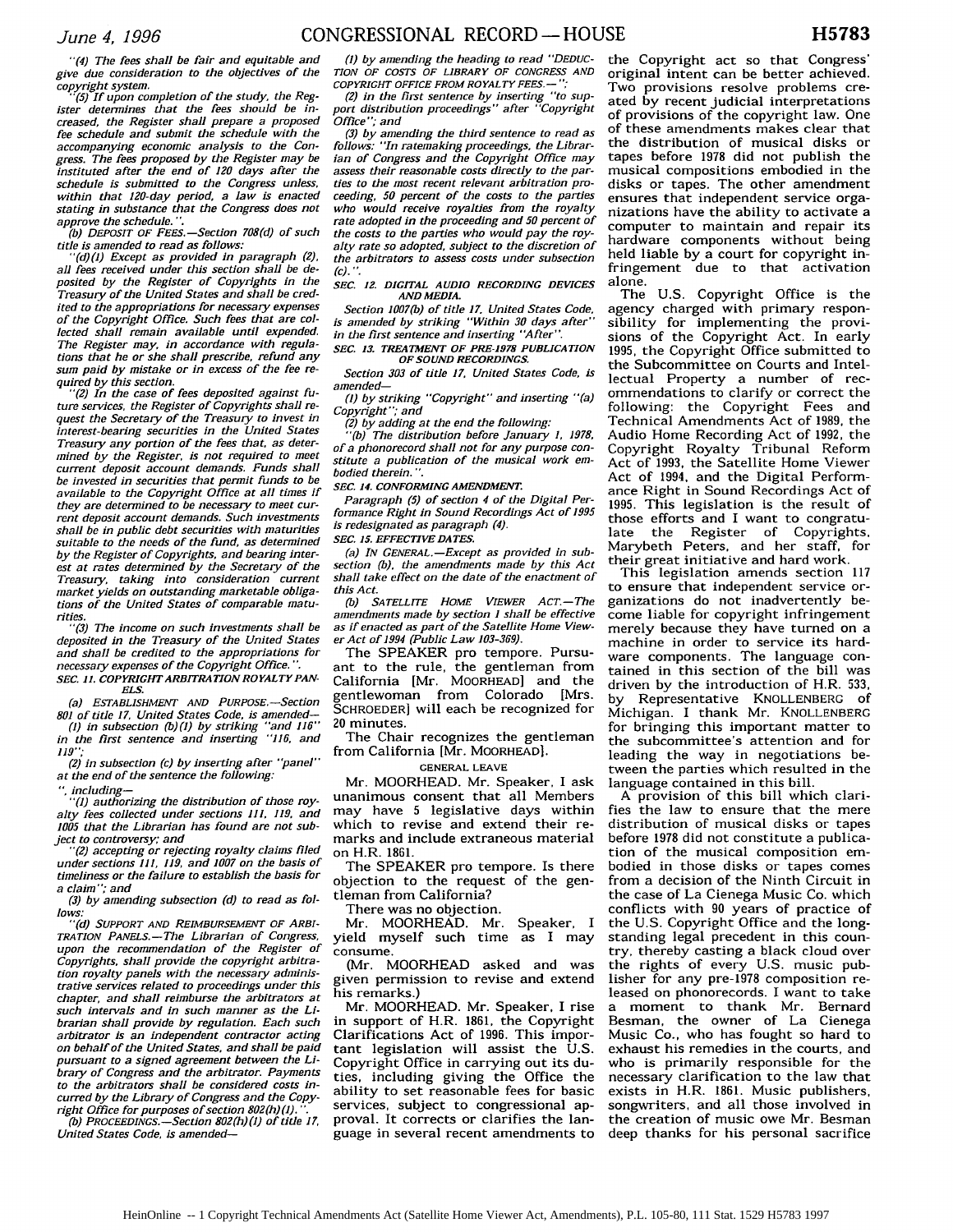in pursuing through the judicial and legislative system a just solution to a<br>wrong about which he felt strongly. He can be assured that we will work quickly to get this piece of legislatio to the President's desk for his signa ture so that Mr. Besman's fight for al music writers and publishers can come to a rewarding end.

Mr. Speaker, all of the provisions contained in this bill are necessary for the proper functioning of the U.S. Copyright Office and the Copyright system, I am unaware of any opposition to this legislation, and I urge a favorable vote on H.R. 1861.

Mr. Speaker, I reserve the balance of<br>my time.

Mrs. SCHROEDER. Mr. Speaker, I<br>yield myself such time as I may consume.

Mr. Speaker. I again thank my subcommittee chairman, the distinguished gentleman from California, [Mr. MOOR-HEAD], and I join the subcommittee chairman and the members of the subcommittee in supporting H.R. 1861, which has a whole number of provisions that clarify the copyright law.

So we are doing two things today. In the prior bill we increased the pen-<br>alties, and here we are making it as clear as possible what the copyright law should be. Some of these provisions correct drafting errors in prior recent<br>amendments to the law. Other provisions are intended to assist the Copyright Office in carrying out their duties. These provisions are basically technical and housekeeping in nature. This is one of the few housekeeping tasks I ever do in my role here. They are described in detail in the bill report that accompanies this,

Another provision reinstates the longstanding view of the Copyright Office that has been confirmed by the Second Circuit Court of Appeals that the sale or distribution of recordings to the public before 1978 did not constitute publication of the music com-<br>position embodied in the recording.

#### **0 1515**

This longstanding view, however, was rejected **by** the ninth circuit last year, tainty for many musical works that have been recorded and sold before **1978.** This bill is intended to remove that un- certainty **by** confirming the longstanding view of the Copyright Office and what everybody had thought had been the law before the ninth circuit decision.

Finally, there is a narrowly crafted provision that enables independent service organizations that have the ability to activate a computer to maintain and repair its hardware components without becoming liable for

copyright infringement. I want to emphasize the extremely narrow reach of this provision. It is designed to maintain undiminished copyright protection to authors of com- puter programs, while making it possible for third parties to service the computer hardware.

The provisions of this bill have received the support of the Register of Copyrights who testified before our subcommittee on behalf of the **U.S 1**Copyright Office. I urge my colleagues to support this bill.

**IIMr.** Speaker, having no further requests for time, I yield back the balance of my time.

Mr. MÓORHEAD. Mr. Speaker, I yield 5 minutes to the gentleman from Michigan [Mr. KNOLLENBERG].

Mr. KNOLLENBERG. Mr. Speaker, I thank the gentleman for yielding time

to me.<br>Mr. Speaker, I want to thank Chair-Mr. Speaker, I want to thank Chair-<br>man MOORHEAD for pushing this bill through Congress. It is a tribute to his fine leadership-and leadership we will miss when he departs at the end of this Congress.

I am very pleased the chairman has provided this opportunity to move this important, bipartisan bill through the House. My bill, H.R. 533, has been included in this legislation, and I want to extend my appreciation to the chair- man for choosing to include our language.

 $\sim$  My bill is designed to ensure that independent service  $\sim$  organizations [ISO's] do not inadvertently become<br>liable for copyright infringement merely because they have turned on a ma-<br>chine in order to service its hardware components.

As it is written, current law holds them liable when they flip the switch.<br>It places a heavy burden on our workers who need to service our computer systems. And a strict enforcement of this law could shut down the multibillion dollar high technology mainte- nance industry which provides thousands of jobs.

In today's business world, our com- puter service technicians must have the flexibility to do their jobs without the fear they are breaking copyright laws.

Every day our reliance on our com- puter systems is growing, and in today's deadline-filled, rushed business world, minutes can mean millions.<br>These restrictions also have a nega-

tive impact on consumers. Costs and convenience are major factors when using specific computer service people. Forcing consumers into strict requirements of who can and cannot service<br>your computer will certainly negatively impact consumers and busi-<br>nesses alike.<br>With the personal computer as com-

mon in our day-to-day lives as any other household item, we need to give our computer repairmen the flexibility and opportunity to service our systems.

At this point I would like to enter<br>into a colloquy with the distinguished chairman of the Courts and Intellectual Property Subcommittee.

Mr. Chairman, the report language states:

When a computer is activated, that is when it is turned on. certain software or parts thereof (generally the machine's operating system software) is automatically copied into the machine's random access memory, or RAM.

In the very next sentence it states:<br>During the course of activating the computer, different parts of the operating system may reside in the RAM at different<br>times because the operating system is some-<br>times larger than the capacity of the RAM.

Mr. Chairman, does activating the computer mean allowing the entire operating system to be loaded by the computer into the RAM, even if different parts of the operating system are not loaded in one step?

Mr. MOORHEAD. If the gentleman will yield, Mr. Speaker, the gentleman<br>is correct. Activation may include getting the different parts of the operating system through the RAM. Because the entire operating system may not entirely fit into the RAM, activation may proceed through a series of steps until the entire operating system is fully loaded.

Mr. KNOLLENBERG. Again, I want to thank the chairman for his efforts and hard work. I want to thank him for

including my legislation in this bill. no further requests for time, and I yield back the balance of my time.

The SPEAKER pro tempore. The question is on the motion offered by<br>the gentleman from California [Mr. MOORHEAD] that the House suspend the rules and pass the bill, H.R. 1861, as amended.

The question was taken; and (twothirds having voted in favor thereof) the rules were suspended and the bill, as amended, was passed.

**<sup>A</sup>**motion to reconsider was laid on the table.

## BOATING AND AVIATION

OPERATION SAFETY ACT OF 1996

Mr. GEKAS. Mr. Speaker, I move to suspend the rules and pass the bill (H.R. 234) to amend title 11 of the United States Code to make nondischargeable a debt for death or injury caused by the debtor's operation of watercraft or aircraft while intoxicated, as amended.

The Clerk read as follows:

### *H.R.* 234

Be it enacted by the Senate and House of Representatives of the United States of America in Congress assembled, **SECTION 1. SHORT** TITLE.

This Act may be cited as the "Boating and Aviation Operation Safety Act of 1996". **SEC. 2. AMENDMENT.**

Section 523(a)(9) of title 11, United States Code, is amended by inserting ", watercraft. Code, is amended by inserting ", watercraft, or aircraft" after "motor vehicle".

SEC. **3. EFFECTIVE DATE: APPLICATION** OF **AMENDMENT.**

(a) **EFFECTIVE** DATE.-Except as provided in subsection **(b),** this Act and the amendment made by section 2 shall take effect on the date of the enactment of this Act.

**(b) APPLICATION** OF AMENDMENT.-The amendment made **by** section 2 shall not apply with respect to cases commenced under title **11** of the United States Code before the date of the enactment of this Act.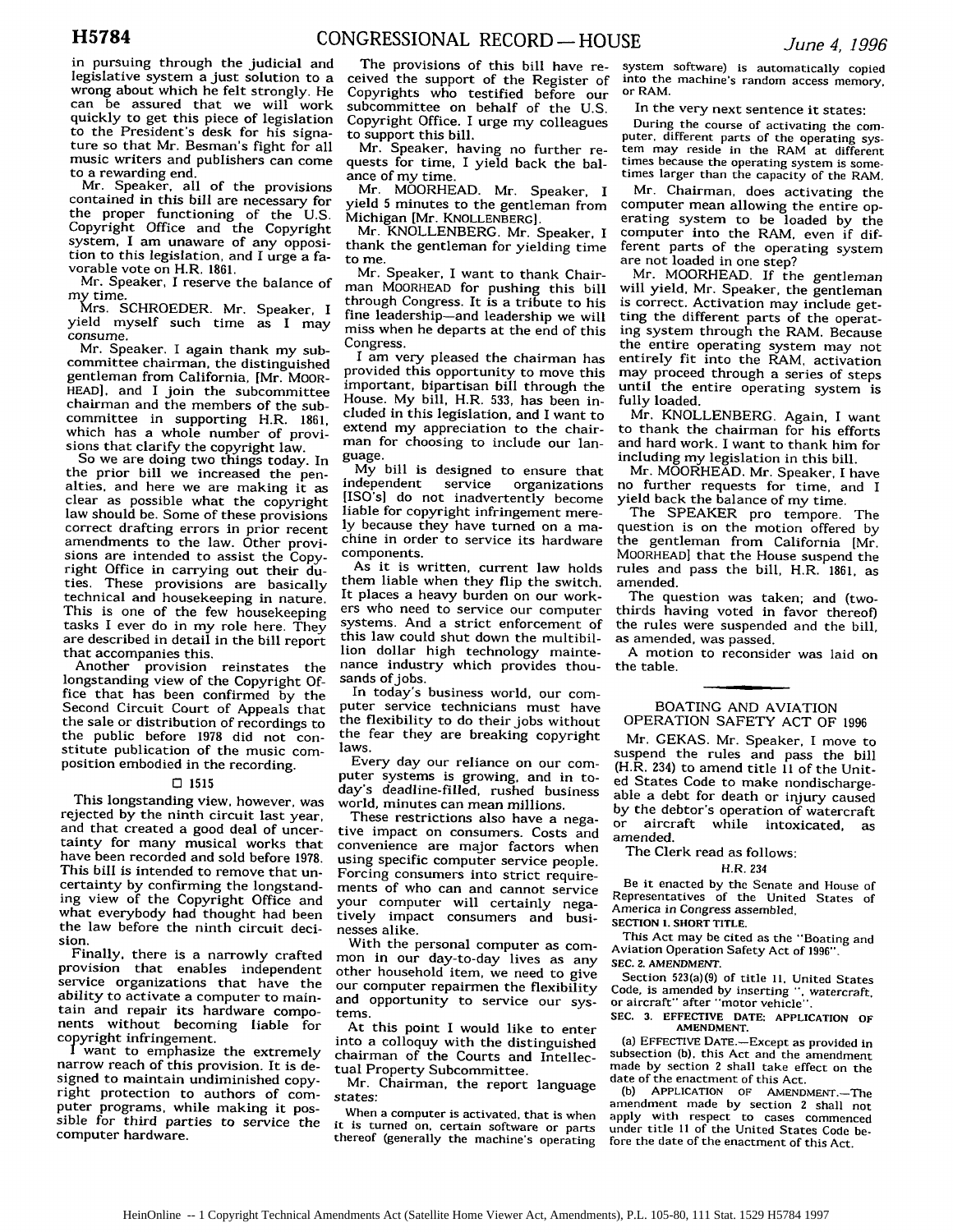